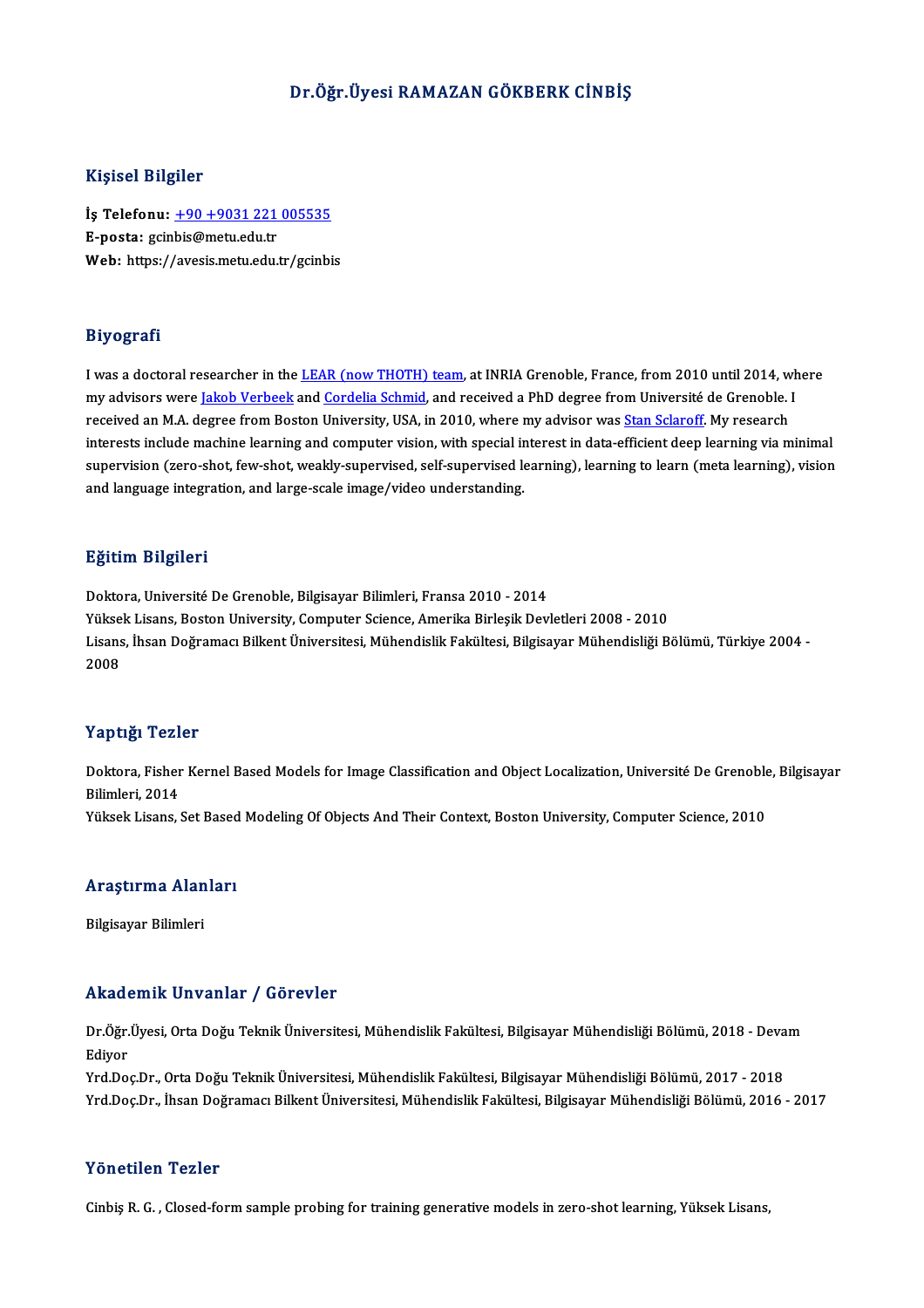S.ÇETİN(Öğrenci), 2022<br>S.ÇETİN(Öğrenci), 2022<br>Cinhia B. C. - Prior İmovil

Cinbiş R. G. , Prior knowledge guided weakly supervised object detection and semantic segmentation, Yüksek Lisans,<br>F.BALTACI(Öğrenci), 2022 S.ÇETİN(Öğrenci), 2022<br>Cinbiş R. G. , Prior knowled<sub>{</sub><br>F.BALTACI(Öğrenci), 2022<br>Cinbis P. C. , Semi sunowiss Cinbiş R. G. , Prior knowledge guided weakly supervised object detection and semantic segmentation, Yüksek Lisans,<br>F.BALTACI(Öğrenci), 2022<br>Cinbiş R. G. , Semi-supervised generative guidance for zero-shot semantic segmenta

F.BAL<br>Cinbiş<br>2022<br>Cinbis Cinbiş R. G. , Semi-supervised generative guidance for zero-shot semantic segmentation, Yüksek Lisans, A.CE<br>2022<br>Cinbiş R. G. , Attention mechanisms for semantic few-shot learning, Yüksek Lisans, O.BUĞRA(Öğrenci), 2021<br>Cin

2022<br>Cinbiş R. G. , Attention mechanisms for semantic few-shot learning, Yüksek Lisans, O.BUĞRA(Öğrenci), 2021

Cinbiş R. G. , Attention mechanisms for semantic few-shot learning, Yüksek Lisans, O.BUĞRA(Öğrenci), 2021<br>Cinbiş R. G. , Scene-preserving person appearance transfer, Yüksek Lisans, F.ÖZGE(Öğrenci), 2021<br>Cinbiş R. G. , Gene Cinbiş R. G. , Scene-preserving person appearance transfer, Yüksek Lisans, F.ÖZGE(Öğrenci), 2021<br>Cinbiş R. G. , Generalized zero-shot object recognition without class-attribute relations, Yüksek Lisa<br>2021 Cinbiş R. G. , Generalized zero-shot object recognition without class-attribute relations, Yüksek Lisans, M.ERSEL(Öğ<br>2021<br>Cinbiş R. G. , Weakly supervised approaches for image classification in remote sensing and medical i

2021<br>Cinbiş R. G. , Weakly supervised approaches<br>Yüksek Lisans, B.AYGÜNEŞ(Öğrenci), 2020<br>Cinbis B. C. , Style synthesizing sonditional s Cinbiş R. G. , Weakly supervised approaches for image classification in remote sensing and medical image analysis,<br>Yüksek Lisans, B.AYGÜNEŞ(Öğrenci), 2020<br>Cinbiş R. G. , Style synthesizing conditional generative adversaria

Yüksek Lisans, B.AYGÜNEŞ(Öğrenci), 2020<br>Cinbiş R. G. , Style synthesizing conditional generative adversarial networks, Yüksek Lisans, Y.DENİZ(Öğrenci), 2020<br>Cinbiş R. G. , Aksoy S., Learning efficient visual embedding mode M.BÜLENT(Öğrenci),2019 Cinbiş R. G. , Aksoy S., Learning efficient visual embedding models under data constraints, Yüksek Lisans,<br>M.BÜLENT(Öğrenci), 2019<br>Cinbiş R. G. , Aksoy S., Image super-resolution using deep feedforward neural networks in s

M.BÜLENT(Öğrenci), 2019<br>Cinbiş R. G. , Aksoy S., Image supe<br>Lisans, O.AYDIN(Öğrenci), 2018<br>Cinbis B. G. , Aksoy S. Eine graine Lisans, OAYDIN(Öğrenci), 2018

Cinbiş R. G. , Aksoy S., Fine-grained object recognition in remote sensing imagery, Yüksek Lisans, G.SÜMBÜL(Öğrenci),<br>2018 Cinbiş R. G. , Aksoy S., Fine-grained object recognition in remote sensing imagery, Yüksek Lisans, G.SÜMBÜL(Öğrenci),<br>2018<br>Cinbiş R. G. , İkizler Cinbiş N., Attribute based classifiers for image understanding, Yüksek Lisan

2018<br>Cinbiş<br>2016

# <sub>2016</sub><br>SCI, SSCI ve AHCI İndekslerine Giren Dergilerde Yayınlanan Makaleler

|    | <b>SCI, SSCI ve AHCI İndekslerine Giren Dergilerde Yayınlanan Makaleler</b>      |
|----|----------------------------------------------------------------------------------|
| I. | Caption Generation on Scenes with Seen and Unseen Object Categories              |
|    | Demirel B, Cinbis R. G.                                                          |
|    | IMAGE AND VISION COMPUTING, cilt.0, 2022 (SCI Expanded Indekslerine Giren Dergi) |
| П. | How robust are discriminatively trained zero-shot learning models?               |
|    | Vusal M V Cinhig D C DIWCHI H CAHIN D                                            |

- Yucel M.K., Cinbis R.G., DUYGULU ŞAHİN P. How robust are discriminatively trained zero-shot learning models?<br>Yucel M. K. , Cinbis R. G. , DUYGULU ŞAHİN P.<br>IMAGE AND VISION COMPUTING, cilt.119, 2022 (SCI İndekslerine Giren Dergi)<br>Towarda Zaro shot Sian Language Bec
- III. Towards Zero-shot Sign Language Recognition<br>Bilge Y. C., CINBIS R. G., Ikizler-Cinbis N. IMAGE AND VISION COMPUTING, cilt.119<br>Towards Zero-shot Sign Language R<br>Bilge Y. C. , CİNBİŞ R. G. , Ikizler-Cinbis N.<br>IEEE Transastians en Battarn Analysia an Towards Zero-shot Sign Language Recognition<br>Bilge Y. C. , CINBIŞ R. G. , Ikizler-Cinbis N.<br>IEEE Transactions on Pattern Analysis and Machine Intelligence, 2022 (SCI Expanded İndekslerine Giren Dergi)<br>PeerSide: A Deen Learn Bilge Y. C., CINBIS R. G., Ikizler-Cinbis N.<br>IEEE Transactions on Pattern Analysis and Machine Intelligence, 2022 (SCI Exp.<br>IV. DeepSide: A Deep Learning Approach for Drug Side Effect Prediction
- IEEE Transactions on Pattern Analysis and Machine In<br>DeepSide: A Deep Learning Approach for Drug<br>Uner O. C. , Kuru H. I. , CİNBİŞ R. G. , Tastan O., Cicek E.<br>IEEE (ACM Transastions on Computational Biology on DeepSide: A Deep Learning Approach for Drug Side Effect Prediction<br>Uner O. C. , Kuru H. I. , CİNBİŞ R. G. , Tastan O., Cicek E.<br>IEEE/ACM Transactions on Computational Biology and Bioinformatics, 2022 (SCI Expanded İndeksle Uner O<br>IEEE/A<br>Dergi)<br>Weakh IEEE/ACM Transactions on Computational Biology and Bioinformatics, 2022 (SCI Expanded Indekslerine G.<br>Dergi)<br>V. Weakly supervised instance attention for multisource fine-grained object recognition with an<br>annisotion to tre
- Dergi)<br>V. Weakly supervised instance attention for multisource fine-grained object recognition with an<br>application to tree species classification Aygunes B., CİNBİŞ R. G., Aksoy S. application to tree species classification<br>Aygunes B., CİNBİŞ R. G. , Aksoy S.<br>ISPRS Journal of Photogrammetry and Remote Sensing, cilt.176, ss.262-274, 2021 (SCI İndekslerine Giren Dergi)<br>Kay pretasted slassifisation for
- VI. Key protected classification for collaborative learning<br>Sariyildiz M. B., Cinbi R. G., Ayday E. SPRS Journal of Photogrammetry an<br>Key protected classification for<br>Sariyildiz M. B., Cinbi R. G., Ayday E.<br>Pettern Pessentijon silt 104, 2020 (S Pattern Recognition, cilt.104, 2020 (SCI Expanded İndekslerine Giren Dergi)

## Sariyildiz M. B. , Cinbi R. G. , Ayday E.<br>Pattern Recognition, cilt.104, 2020 (SCI Expanded Indekslerine Giren Dergi)<br>VII. Multisource Region Attention Network for Fine-Grained Object Recognition in Remote Sensing<br>Imag Pattern Re<br>Multisou<br>Imagery<br>Sumbul C Multisource Region Attention<br>Imagery<br>Sumbul G., Cinbiş R. G. , Aksoy S.<br>JEEE TRANSACTIONS ON CEOSC

I**magery**<br>Sumbul G., Cinbiş R. G. , Aksoy S.<br>IEEE TRANSACTIONS ON GEOSCIENCE AND REMOTE SENSING, cilt.57, ss.4929-4937, 2019 (SCI İndekslerine Giren Sumbu<br>IEEE TI<br>Dergi)<br>Eine C IEEE TRANSACTIONS ON GEOSCIENCE AND REMOTE SENSING, cilt.57, ss.4929-4937, 2019 (SCI İn<br>Dergi)<br>VIII. Fine-Grained Object Recognition and Zero-Shot Learning in Remote Sensing Imagery<br>Sumbul G. Sinbia B. G. Alrew S.

Dergi)<br>Fine-Grained Object Recognition and Zero-Shot Learning in Remote Sensing Imagery<br>Sumbul G., Cinbis R. G. , Aksoy S.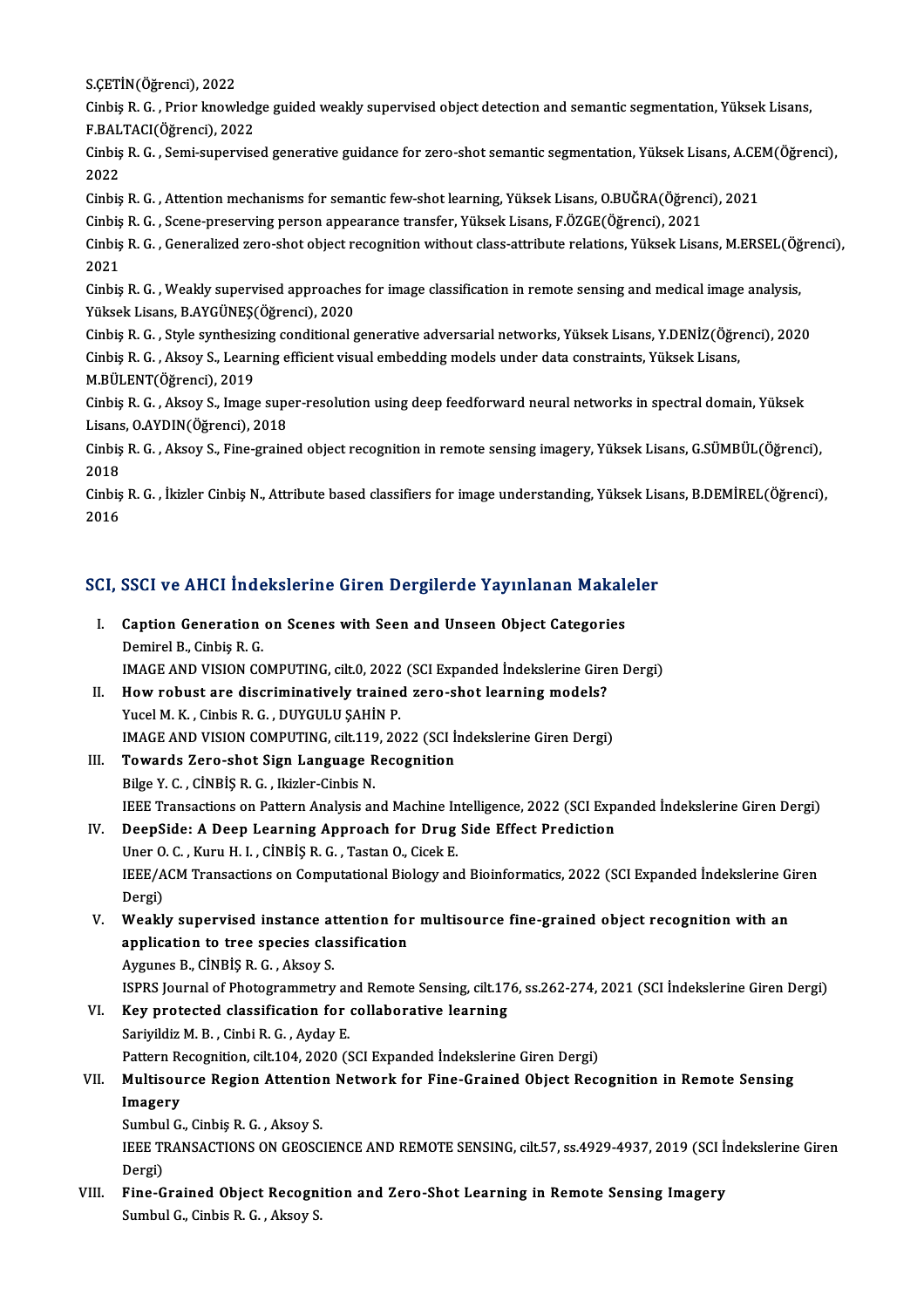IEEE TRANSACTIONS ON GEOSCIENCE AND REMOTE SENSING, cilt.56, sa.2, ss.770-779, 2018 (SCI İndekslerine<br>Ciron Dergi) **IEEE TRANSA**<br>Giren Dergi)<br>Weekk Sun IEEE TRANSACTIONS ON GEOSCIENCE AND REMOTE SENSING, cilt.56, sa.2, ss.770-779, 2018 (<br>Giren Dergi)<br>IX. Weakly Supervised Object Localization with Multi-Fold Multiple Instance Learning<br>Cinpis B.C. Verbeek J. Schmid.C.

- Giren Dergi)<br>Weakly Supervised Object Loc<del>.</del><br>CİNBİŞ R. G. , Verbeek J., Schmid C.<br>JEEE TRANSACTIONS ON RATTERN IX. Weakly Supervised Object Localization with Multi-Fold Multiple Instance Learning<br>CINBIŞ R. G., Verbeek J., Schmid C.<br>IEEE TRANSACTIONS ON PATTERN ANALYSIS AND MACHINE INTELLIGENCE, cilt.39, sa.1, ss.189-203, 2017 (SCI<br> CINBIŞ R. G. , Verbeek J., S.<br>IEEE TRANSACTIONS ON F<br>İndekslerine Giren Dergi)<br>Annravimata Fishar Ka IEEE TRANSACTIONS ON PATTERN ANALYSIS AND MACHINE INTELLIGENCE, cilt.39, sa.1,<br>
indekslerine Giren Dergi)<br>
X. Approximate Fisher Kernels of Non-iid Image Models for Image Categorization<br>
cinpis P.C. Verbeek L. Sehmid C.
- Indekslerine Giren Dergi)<br>Approximate Fisher Kernels of<br>CINBIŞ R. G. , Verbeek J., Schmid C.<br>IEEE TPANSACTIONS ON PATTEPN Approximate Fisher Kernels of Non-iid Image Models for Image Categorization<br>CİNBİŞ R. G. , Verbeek J., Schmid C.<br>IEEE TRANSACTIONS ON PATTERN ANALYSIS AND MACHINE INTELLIGENCE, cilt.38, sa.6, ss.1084-1098, 2016 (SCI<br>İndeks CINBIŞ R. G. , Verbeek J., S.<br>IEEE TRANSACTIONS ON F<br>İndekslerine Giren Dergi)<br>Image Mining Heing Dir IEEE TRANSACTIONS ON PATTERN ANALYSIS AND MACH.<br>
Indekslerine Giren Dergi)<br>
XI. Image Mining Using Directional Spatial Constraints<br>
AKSOV S. CINPIS P. C.
- İndekslerine Giren Dei<br>Image Mining Using<br>AKSOY S., CİNBİŞ R. G.<br>IEEE CEOSCIENCE ANI AKSOY S., CİNBİŞ R. G.<br>IEEE GEOSCIENCE AND REMOTE SENSING LETTERS, cilt.7, sa.1, ss.33-37, 2010 (SCI İndekslerine Giren Dergi)

### Diğer Dergilerde Yayınlanan Makaleler

iğer Dergilerde Yayınlanan Makaleler<br>I. Single-Image Super-Resolution Analysis in DCT Spectral Domain Aydın O., Cinbiş R. G.<br>Aydın O., Cinbiş R. G.<br>BALKAN IQUENAL O. Single-Image Super-Resolution Analysis in DCT Spectral Domain<br>Aydın O., Cinbiş R. G.<br>BALKAN JOURNAL OF ELECTRICAL & COMPUTER ENGINEERING, cilt.8, sa.3, ss.209-217, 2020 (Diğer Kurumların<br>Hakamli Dargilari) Aydın O., Cinbiş R. (<br>BALKAN JOURNAL<br>Hakemli Dergileri)

# nakemii bergileri)<br>Kitap & Kitap Bölümleri

<mark>itap & Kitap Bölü</mark><br>I. Derin Öğrenme<br><sup>Vormon Vurol E T</sup> I. Derin Öğrenme<br>Yarman Vural F. T. , Cinbiş R. G. , Kalkan S. BuzdağıYayınevi,Ankara,2018

## Hakemli Kongre / Sempozyum Bildiri Kitaplarında Yer Alan Yayınlar

- I. CLOSED-FORM SAMPLE PROBING FOR LEARNING GENERATIVE MODELS IN ZERO-SHOT LEARNING ÇetinS.,BaranO.B. ,CinbişR.G. International Conference on Learning Representations, 25 - 29 Nisan 2022 Cetin S., Baran O. B. , Cinbiş R. G.<br>International Conference on Learning Representations, 25 - 29 Nisan 2022<br>II. MaskSplit: Self-supervised Meta-learning for Few-shot Semantic Segmentation<br>Amas M. S. Songan A. BABAN O. B.
- International Conference on Learning Representations, 25 29 Ni<br>MaskSplit: Self-supervised Meta-learning for Few-shot Sei<br>Amac M. S., Sencan A., BARAN O. B., Ikizler-Cinbis N., CİNBİŞ R. G.<br>22nd IEEE (CVE Winter Conferenc MaskSplit: Self-supervised Meta-learning for Few-shot Semantic Segmentation<br>Amac M. S. , Sencan A., BARAN O. B. , Ikizler-Cinbis N., CİNBİŞ R. G.<br>22nd IEEE/CVF Winter Conference on Applications of Computer Vision, WACV 202 Amac M. S. , Sencan A., BARAN O. B. , Ikiz<br>22nd IEEE/CVF Winter Conference on A<br>Devletleri, 4 - 08 Ocak 2022, ss.428-438<br>Bod Carnot to Fight Club, Bortially c 22nd IEEE/CVF Winter Conference on Applications of Computer Vision, WACV 2022, Hawaii, Amerika Birleşi<br>Devletleri, 4 - 08 Ocak 2022, ss.428-438<br>III. Red Carpet to Fight Club: Partially-supervised Domain Transfer for Face R
- Devletle<br>Red Car<br>Videos<br><sup>Pilge V</sup> Red Carpet to Fight Club: Partially-supervised Domain Transfer for<br>Videos<br>Bilge Y. C. , Yucel M. K. , CİNBİŞ R. G. , İKİZLER CİNBİŞ N., DUYGULU ŞAHİN P.<br>IEEE Winter Conference on Applications of Computer Vision (WACV), ELE

Videos<br>Bilge Y. C. , Yucel M. K. , CİNBİŞ R. G. , İKİZLER CİNBİŞ N., DUYGULU ŞAHİN P.<br>IEEE Winter Conference on Applications of Computer Vision (WACV), ELECTR NETWORK, 5 - 09 Ocak 2021,<br>23.2257.2268 Bilge Y. C. , Yuo<br>IEEE Winter Coss.3357-3368 IEEE Winter Conference on Applications of Computer Vision (WACV), EL<br>ss.3357-3368<br>IV. A Deep Dive into Adversarial Robustness in Zero-Shot Learning<br>Visel M K, Cinpis B C, DUVCULU SAHIN B

- ss.3357-3368<br>A Deep Dive into Adversarial Robustnes<br>Yücel M.K. , CİNBİŞ R. G. , DUYGULU ŞAHİN P.<br>FCCV 2020 Workeban an Advarsarial Babust A Deep Dive into Adversarial Robustness in Zero-Shot Learning<br>Yücel M. K. , CİNBİŞ R. G. , DUYGULU ŞAHİN P.<br>ECCV 2020, Workshop on Adversarial Robustness in the Real World, Glasgow, Birleşik Krallık, 23 Ağustos 2020<br>Cranh Yücel M. K. , CİNBİŞ R. G. , DUYGULU ŞAHİN P.<br>ECCV 2020, Workshop on Adversarial Robustness in the Real World, Glasgow, Birleşik Krallık, 23 Ağusto<br>V. Graph convolutional networks for region of interest classification in b
- ECCV 2020, Workshop on Adversarial Robustness in the Real World, Glasgov<br>Graph convolutional networks for region of interest classification is<br>Aygüneş B., AKSOY S., CİNBİŞ R. G. , KÖSEMEHMETOĞLU K., Önder S., Üner A. V. Graph convolutional networks for region of interest classification in breast histopathology<br>Aygüneş B., AKSOY S., CİNBİŞ R. G. , KÖSEMEHMETOĞLU K., Önder S., Üner A.<br>SPIE Medical Imaging, Texas, Amerika Birleşik Devletl
- VI. Learning Visually Consistent Label Embeddings for Zero-Shot Learning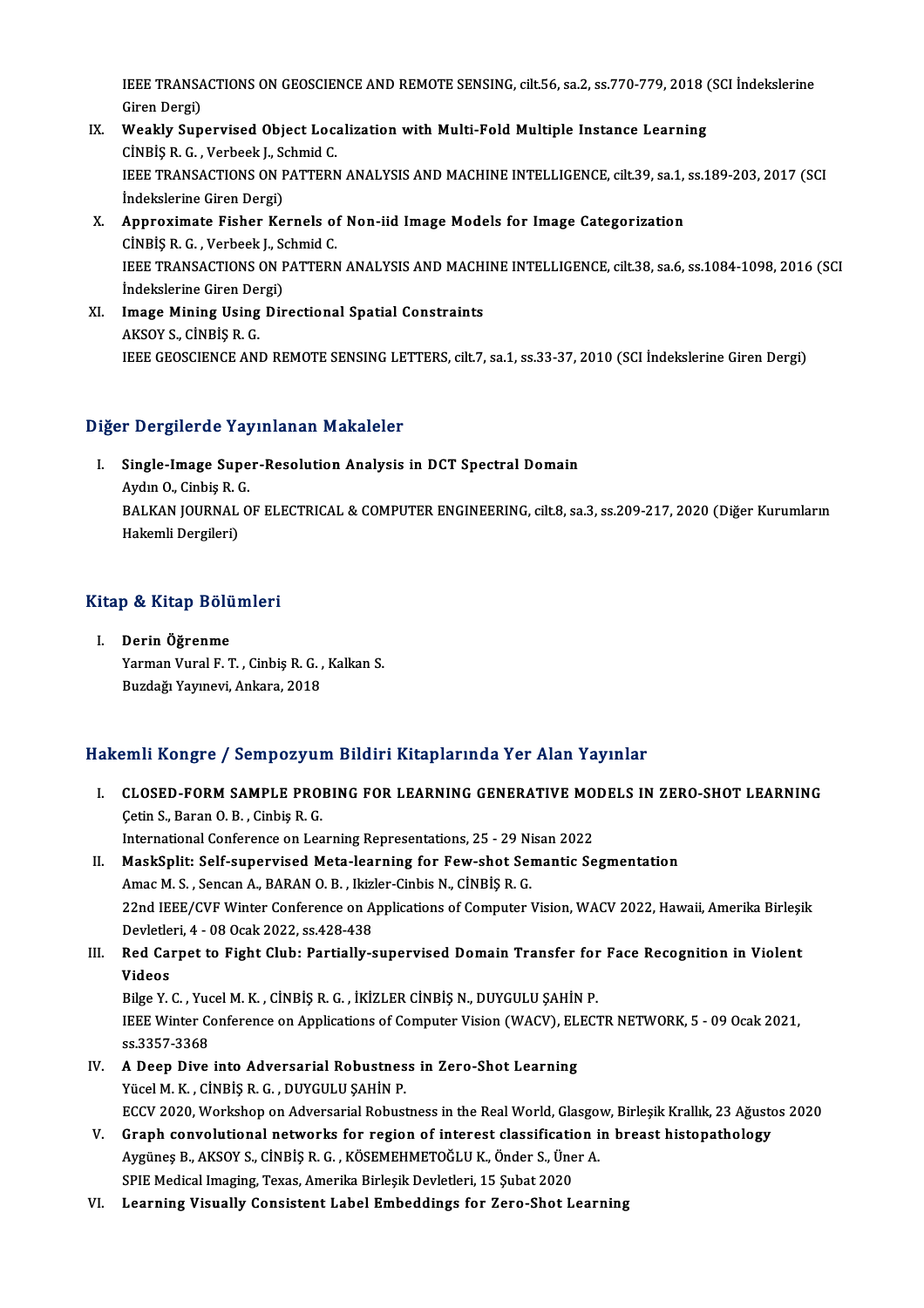Berkan D., CİNBİŞ R. G., İKİZLER CİNBİŞ N.

Berkan D., CİNBİŞ R. G. , İKİZLER CİNBİŞ N.<br>2019 IEEE International Conference on Image Processing (ICIP), Taipei, Taiwan, 22 - 25 Eylül 2019<br>Zana Shat Sian Language Besegnition: Can Taytual Data Ungever Sian Languagee?

- Berkan D., CİNBİŞ R. G. , İKİZLER CİNBİŞ N.<br>2019 IEEE International Conference on Image Processing (ICIP), Taipei, Taiwan, 22 25 Eylül<br>VII. Zero-Shot Sign Language Recognition: Can Textual Data Uncover Sign Languages 2019 IEEE International Conference on Imanual Sero-Shot Sign Language Recognition<br>Bilge Y. C. , İKİZLER CİNBİŞ N., CİNBİŞ R. G.<br>British Mashine Vision Conference 0, 12 B Zero-Shot Sign Language Recognition: Can Text<br>Bilge Y. C. , İKİZLER CİNBİŞ N., CİNBİŞ R. G.<br>British Machine Vision Conference, 9 - 12 Eylül 2019<br>Image Cantioning with Unseen Objects Bilge Y. C., İKİZLER CİNBİŞ N., CİNBİŞ R. G.<br>British Machine Vision Conference, 9 - 12 Eylül 2019<br>VIII. Image Captioning with Unseen Objects
- Berkan D., CİNBİŞ R. G., İKİZLER CİNBİŞ N. British Machine Vision Conference, 9 - 12 Eylül 2019 Berkan D., CİNBİŞ R. G. , İKİZLER CİNBİŞ N.<br>British Machine Vision Conference, 9 - 12 Eylül 2019<br>IX. Gradient Matching Generative Networks for Zero-Shot Learning<br>Serivildiz M. B., CİNBİS B. C

## British Machine Vision Confer<br>Gradient Matching Gener<br>Sariyildiz M. B. , CİNBİŞ R. G.<br>IEEE (CVE Conference on Co Gradient Matching Generative Networks for Zero-Shot Learning<br>Sariyildiz M. B. , CİNBİŞ R. G.<br>IEEE/CVF Conference on Computer Vision and Pattern Recognition (CVPR), California, Amerika Birleşik Devletleri,<br>16. 20 Hariran 20 Sariyildiz M. B. , CİNBİŞ R. G.<br>IEEE/CVF Conference on Computer V<br>16 - 20 Haziran 2019, ss.2163-2173<br>Cross. task weakly, sunaryisad las IEEE/CVF Conference on Computer Vision and Pattern Recognition (CVPF<br>16 - 20 Haziran 2019, ss.2163-2173<br>X. Cross-task weakly supervised learning from instructional videos<br>7bultou D. Alaume L. Chiptis B. G. Foubou D. Lantau

- 16 20 Haziran 2019, ss.2163-2173<br>Cross-task weakly supervised learning from instruction<br>Zhukov D., Alayrac J., CİNBİŞ R.G. , Fouhey D., Laptev I., Sivic J.<br>JEEE (CVE Conference on Computer Vision and Pettern Besogn Cross-task weakly supervised learning from instructional videos<br>Zhukov D., Alayrac J., CİNBİŞ R. G. , Fouhey D., Laptev I., Sivic J.<br>IEEE/CVF Conference on Computer Vision and Pattern Recognition (CVPR), California, Amerik Zhukov D., Alayrac J., CİNBİŞ R. G. , F.<br>IEEE/CVF Conference on Computer V<br>16 - 20 Haziran 2019, ss.3532-3540<br>WEAKLY SUPERVISED DEER CON IEEE/CVF Conference on Computer Vision and Pattern Recognition (CVPR), California, Amerika Birleşik Devletleri,<br>16 - 20 Haziran 2019, ss.3532-3540<br>XI. WEAKLY SUPERVISED DEEP CONVOLUTIONAL NETWORKS FOR FINE-GRAINED OBJECT R
- 16 20 Haziran 2019, ss.3532-3!<br>WEAKLY SUPERVISED DEEP<br>IN MULTISPECTRAL IMAGES WEAKLY SUPERVISED DEEP CONTRIBINGS<br>Aygunes B., AKSOY S., CİNBİŞ R. G.<br>HEEF International Geogriance and

IN MULTISPECTRAL IMAGES<br>Aygunes B., AKSOY S., CİNBİŞ R. G.<br>IEEE International Geoscience and Remote Sensing Symposium (IGARSS), Yokohama, Japonya, 28 Temmuz - 02<br>Ağustos 2019, ss 1479-1481 Aygunes B., AKSOY S., CİNBİŞ<br>IEEE International Geoscience<br>Ağustos 2019, ss.1478-1481<br>Zere Shet Object Detectio

- Ağustos 2019, ss.1478-1481<br>XII. Zero-Shot Object Detection by Hybrid Region Embedding BerkanD.,CinbişR.G. , İkizler CinbişN. Zero-Shot Object Detection by Hybrid Region Embedding<br>Berkan D., Cinbiş R. G. , İkizler Cinbiş N.<br>British Machine Vision Conference, Newcastle-Upon-Tyne, Birleşik Krallık, 3 - 07 Eylül 2018<br>Fine grained object resegnition
- Berkan D., Cinbiş R. G. , İkizler Cinbiş N.<br>British Machine Vision Conference, Newcastle-Upon-Tyne, Birleşik Krallık, 3 07 Eylül 2018<br>XIII. Fine-grained object recognition and zero-shot learning in multispectral imagery<br> British Machine Vision Conference<br>Fine-grained object recognitic<br>Sumbul G., CİNBİŞ R. G. , AKSOY S.<br>2019 26th Signal Precessing and t 2018 26th SignalProcessing andCommunicationsApplicationsConference (SIU), İzmir,Türkiye,2 -05Mayıs2018

- Sumbul G., CİNBİŞ R. G. , AKSOY S.<br>2018 26th Signal Processing and Communications Applications Conference (SIU), İzmir, Türkiye, 2 05 Mayıs 201<br>XIV. Attributes2Classname: A discriminative model for attribute-based un Demirel B., CİNBİŞ R. G. , İKİZLER CİNBİŞ N.<br>16th IEEE International Conference on Computer Vision (ICCV), Venice, İtalya, 22 - 29 Ekim 2017, ss.1241-1250 Attributes2Classname: A discriminative model for attribute-based unsupervised zero-shot learning<br>Demirel B., CİNBİŞ R. G. , İKİZLER CİNBİŞ N.<br>16th IEEE International Conference on Computer Vision (ICCV), Venice, İtalya, 22
- XV. Visual Saliency Estimation via Attribute Based Classifiers and Conditional Random Field 16th IEEE International Conference on Com<br>Visual Saliency Estimation via Attribut<br>Demirel B., CİNBİŞ R.G. , İKİZLER CİNBİŞ N. 2016 24th Signal Processing and Communication Application Conference (SIU), Zonguldak, Turkey, 16 - 19 Mayıs<br>2016 Demir<br>2016<br>2016<br>Hype
- 2016 24th Signal Processing and Communication Application Co.<br>2016<br>XVI. Hyperspectral target detection An experimental study<br>CUNVEL B. CUNPIS B. C. Ture S. Curbus A. C. 2016<br>Hyperspectral target detection - An expe<br>GUNYEL B., CINBIŞ R. G. , Ture S., Gurbuz A. C.<br>2015 22nd Signal Presessing and Communica 2015 23nd Signal Processing and Communications Applications Conference (SIU), Malatya, Turkey, 16 - 19 Mayıs<br>2015 GUNYEL B., CINBIS R. G., Ture S., Gurbuz A. C. 2015 23nd Signal Processing and Communications Applications Conference<br>2015<br>XVII. Multi-fold MIL Training for Weakly Supervised Object Localization<br>Cinpis B.C. Verbeek L. Schmid C

2015<br>Multi-fold MIL Training for We<br>CİNBİŞ R. G. , Verbeek J., Schmid C.<br>27th IEEE Conference en Compute Multi-fold MIL Training for Weakly Supervised Object Localization<br>CİNBİŞ R. G. , Verbeek J., Schmid C.<br>27th IEEE Conference on Computer Vision and Pattern Recognition (CVPR), Ohio, Amerika Birleşik Devletleri, 23 -<br>28 Hari CINBIŞ R. G. , Verbeek J., Schmid<br>27th IEEE Conference on Compu<br>28 Haziran 2014, ss.2409-2416<br>Seamentation Driven Object 27th IEEE Conference on Computer Vision and Pattern Recognition<br>28 Haziran 2014, ss.2409-2416<br>XVIII. Segmentation Driven Object Detection with Fisher Vectors<br>CINPIS B.C. Verbeek J. Schmid.C.

## 28 Haziran 2014, ss.2409-2416<br>Segmentation Driven Object De<br>CİNBİŞ R. G. , Verbeek J., Schmid C.<br>JEEE International Conference on A Segmentation Driven Object Detection with Fisher Vectors<br>CINBIŞ R. G. , Verbeek J., Schmid C.<br>IEEE International Conference on Computer Vision (ICCV), Sydney, Avustralya, 1 - 08 Aralık 2013, ss.2968-2975<br>Image estegenizati CINBIŞ R. G., Verbeek J., Schmid C.<br>IEEE International Conference on Computer Vision (ICCV), Sydney, Avustral<br>XIX. Image categorization using Fisher kernels of non-iid image models<br>CINBIS R. G., Verbeek J., Schmid C.

## IEEE International Conference on (<br>Image categorization using Fis<br>CİNBİŞ R. G. , Verbeek J., Schmid C.<br>IEEE Conference on Computer Visi I<mark>mage categorization using Fisher kernels of non-iid image models</mark><br>CİNBİŞ R. G. , Verbeek J., Schmid C.<br>IEEE Conference on Computer Vision and Pattern Recognition (CVPR), Rhode Island, Amerika Birleşik Devletleri,<br>16 . 31 CİNBİŞ R. G. , Verbeek J., Schmid C.<br>IEEE Conference on Computer Vision<br>16 - 21 Haziran 2012, ss.2184-2191<br>Contentual Object Detection Hein IEEE Conference on Computer Vision and Pattern Recognition (CV)<br>16 - 21 Haziran 2012, ss.2184-2191<br>XX. Contextual Object Detection Using Set-Based Classification<br>Cinpis B.C. Sclapeff S.

16 - 21 Haziran 2012, s<br><mark>Contextual Object De</mark><br>CİNBİŞ R. G. , Sclaroff S.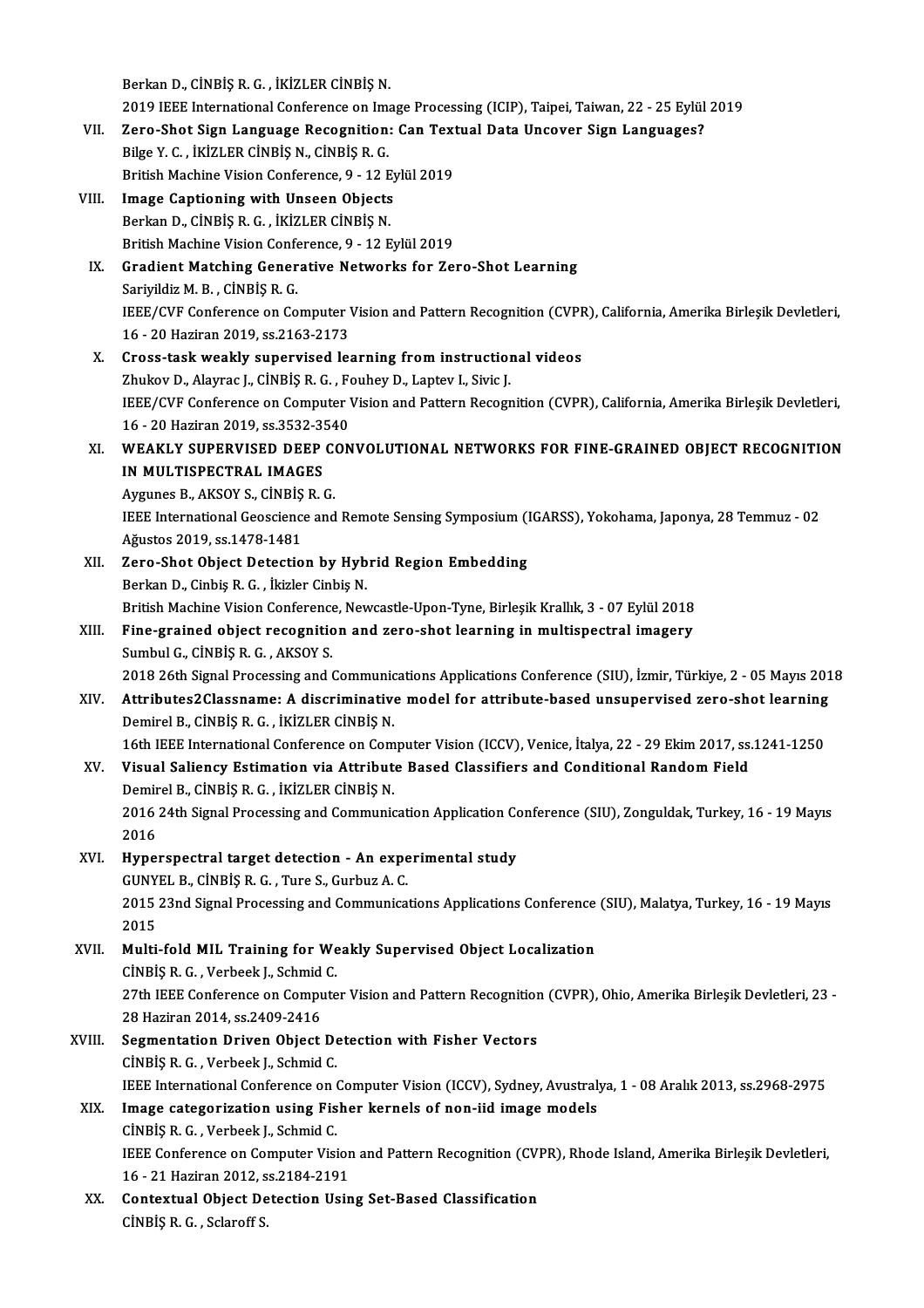12th European Conference on Computer Vision (ECCV), Florence, İtalya, 7 - 13 Ekim 2012, cilt.7577, ss.43-57<br>Unaunerwised Metric Learning fon Fase Identification in TV Video 12th European Conference on Computer Vision (ECCV), Florence, İtalya, 7<br>XXI. Unsupervised Metric Learning for Face Identification in TV Video 12th European Conference on Co.<br>Unsupervised Metric Learning<br>Cinbiş R. G. , Verbeek J., Schmid C.<br>IEEE International Conference on Unsupervised Metric Learning for Face Identification in TV Video<br>Cinbiş R. G. , Verbeek J., Schmid C.<br>IEEE International Conference on Computer Vision (ICCV), Barcelona, İspanya, 6 - 13 Kasım 2011, ss.1559-1566<br>Learning As Cinbiş R. G. , Verbeek J., Schmid C.<br>IEEE International Conference on Compute:<br>XXII. Learning Actions From the Web<br>IKIZLER CINBIS N., CINBIS R. G. , Sclaroff S. IEEE International Conference on Compute<br>Learning Actions From the Web<br>İKİZLER CİNBİŞ N., CİNBİŞ R. G. , Sclaroff S.<br>12th IEEE International Conference on Con Learning Actions From the Web<br>İKİZLER CİNBİŞ N., CİNBİŞ R. G. , Sclaroff S.<br>12th IEEE International Conference on Computer Vision, Kyoto, Japonya, 29 Eylül - 02 Ekim 2009, ss.995-1002<br>Human astion resesenition with line an IKIZLER CINBIS N., CINBIS R. G., Sclaroff S.<br>12th IEEE International Conference on Computer Vision, Kyoto,<br>XXIII. Human action recognition with line and flow histograms<br>ivizi EP CiNBIS N. CINBIS R.C. DUVCULU SAHIN R 12th IEEE International Conference on Computer Vis<br>Human action recognition with line and flow h<br>İKİZLER CİNBİŞ N., CİNBİŞ R. G. , DUYGULU ŞAHİN P. Human action recognition with line and flow histograms<br>IKİZLER CİNBİŞ N., CİNBİŞ R. G. , DUYGULU ŞAHİN P.<br>2008 19th International Conference on Pattern Recognition, Tampa, FL, USA, 8 - 11 Aralık 2008<br>Besegniting astions fr IKIZLER CINBIŞ N., CINBIŞ R. G., DUYGULU<br>2008 19th International Conference on Pate<br>XXIV. Recognizing actions from still images<br>ivizi ER CINBIS N. CINBIS R. G. BEHI IVAL 2008 19th International Conference on Pattern Recognition, Tamp<br>Recognizing actions from still images<br>İKİZLER CİNBİŞ N., CİNBİŞ R. G. , PEHLİVAN S., DUYGULU ŞAHİN P.<br>2008 10th International Conference en Pattern Becegnitio Recognizing actions from still images<br>19th International Conference on Pattern Recognition, Tampa, FL, USA, 8 - 11 Aralık 2008<br>2008 19th International Conference on Pattern Recognition, Tampa, FL, USA, 8 - 11 Aralık 2008 IKIZLER CINBIȘ N., CINBIȘ R. G. , PEHLIVAN S., DUYGULU ȘAHIN P.<br>2008 19th International Conference on Pattern Recognition, Tampa, FL, USA, 8 - 11 Aralık 2008<br>XXV. Automatic Mapping of Linearwoody Vegetation Features in Agr 2008 19th International Conference on Pattern Rec<br>Automatic Mapping of Linearwoody Vegetation<br>AKSOY S., AKÇAY H. G. , CİNBİŞ R. G. , Wassenaar T.<br>ICARSS 2009 - 2009 JEEE International Coossiones IGARSS 2008 - 2008 IEEE International Geoscience and Remote Sensing Symposium, Boston, MA, USA, 7 - 11<br>Temmuz 2008 AKSOY S., AKCAY H. G., CINBIS R. G., Wassenaar T. IGARSS 2008 - 2008 IEEE International Geoscience and Remote Sensing Symposium, Bost<br>Temmuz 2008<br>XXVI. Relative Position-Based Spatial Relationships using Mathematical Morphology<br>CINPIS B.C. AVSOV S Temmuz 2008<br>Relative Position-Ba<br>CİNBİŞ R. G. , AKSOY S.<br>2007 IEEE Internation Relative Position-Based Spatial Relationships using Mathematical Morphology<br>CINBIŞ R. G. , AKSOY S.<br>2007 IEEE International Conference on Image Processing, San Antonio, TX, USA, 16 Eylül - 19 Ekim 2007<br>Mannhalagisal Madeli CINBIŞ R. G., AKSOY S.<br>2007 IEEE International Conference on Image Processing, San Antonio, T.<br>XXVII. Morphological Modeling of Position-Based Spatial Relationships<br>CINDIS B. C. AKSOY S. 2007 IEEE Internation<br>Morphological Mode<br>CİNBİŞ R.G. , AKSOY S. Morphological Modeling of Position-Based Spatial Relationships<br>CINBIŞ R. G. , AKSOY S.<br>2007 IEEE 15th Signal Processing and Communications Applications, Eskisehir, Turkey, 11 - 13 Haziran 2007

### Desteklenen Projeler

SAHİN E., ANKARALI M. M., KALKAN S., SARANLI U., YAZICIOĞLU Y., CİNBİŞ R. G., CB Strateji ve Bütçe Başkanlığı D'OSCENTEN'N Y'YESER<br>ŞAHİN E., ANKARALI M. M. , KALKAN S., SARANLI U., YAZICIOĞLU Y., CİNBİŞ R. G. , CB Strateji ve Bütçe Başkanlığı<br>(Kalkınma Bakanlığı) Projesi, Robotik Teknolojileri Araştırma, Geliştirme ve Eğitim Merke ŞAHİN<br>(Kalkın<br>Ediyor<br>*C*inpis (Kalkınma Bakanlığı) Projesi, Robotik Teknolojileri Araştırma, Geliştirme ve Eğitim Merkezi (ROMER),<br>Ediyor<br>CİNBİŞ R. G. , TÜBİTAK Projesi, Üretken Modelleme Tabanlı Meta-Öğrenme Yaklaşımları, 2020 - 2022<br>Cinbia R. G. , Ge

Ediyor<br>CİNBİŞ R. G. , TÜBİTAK Projesi, Üretken Modelleme Tabanlı Meta-Öğrenme Yaklaşımları, 2020 - 2022<br>Cinbiş R. G. , Çetin S., UFUK 2020 Projesi, SnapEarth - Fostering Earth Observation market uptake thanks to natural an CINBIŞ R. G. , TÜBİTAK Projesi, Üretken Modelleme Tabanlı Meta-Öğrenme Yaklaşımları, 2020 - 2022<br>Cinbiş R. G. , Çetin S., UFUK 2020 Projesi, SnapEarth - Fostering Earth Observation market uptake thanks to natural<br>holistic Cinbiş R. G. , Çetin S., UFUK 2020 Projesi, SnapEarth - Fostering Earth Observation market uptake thank<br>holistic access to added value data generated through cutting-edge Artificial Intelligence technologies, 2<br>CİNBİŞ R. G holistic access to added value data generated through cutting-edge Artificial Intelligence technologies, 2019 - 2022<br>CİNBİŞ R. G. , TÜBİTAK Projesi, Görsel Öge Tanıma Modellerinin Eksik Gözetimli Öğrenimi, 2017 - 2020<br>CİNB CİNBİŞ R. G. , TÜBİTAK Projesi, Görsel Öge Tanıma Mod<br>CİNBİŞ R. G. , DEMİREL B., Yükseköğretim Kurumları De<br>Tanıma için Çok Kaynaklı Derin Öğrenme, 2018 - 2019 Tanıma için Çok Kaynaklı Derin Öğrenme, 2018 - 2019<br>Bilimsel Hakemlikler

INTERNATIONAL JOURNAL OF COMPUTER VISION, SCI Kapsamındaki Dergi, Ekim 2019 D'ITINOOT TRANSIMITINGI<br>INTERNATIONAL JOURNAL OF COMPUTER VISION, SCI Kapsamındaki Dergi, Ekim 2019<br>IEEE TRANSACTIONS ON PATTERN ANALYSIS AND MACHINE INTELLIGENCE, SCI Kapsamındaki Dergi, Eylül 2019<br>INTERNATIONAL JOURNAL O INTERNATIONAL JOURNAL OF COMPUTER VISION, SCI Kapsamındaki Dergi, Ekim 2019<br>IEEE TRANSACTIONS ON PATTERN ANALYSIS AND MACHINE INTELLIGENCE, SCI Kapsamı<br>INTERNATIONAL JOURNAL OF COMPUTER VISION, SCI Kapsamındaki Dergi, Ağus IEEE TRANSACTIONS ON PATTERN ANALYSIS AND MACHINE INTELLIGENCE, SCI Kapsai<br>INTERNATIONAL JOURNAL OF COMPUTER VISION, SCI Kapsamındaki Dergi, Ağustos 201<br>INTERNATIONAL JOURNAL OF COMPUTER VISION, SCI Kapsamındaki Dergi, May INTERNATIONAL JOURNAL OF COMPUTER VISION, SCI Kapsamındaki Dergi, Ağustos 2019<br>INTERNATIONAL JOURNAL OF COMPUTER VISION, SCI Kapsamındaki Dergi, Mayıs 2019<br>IEEE TRANSACTIONS ON PATTERN ANALYSIS AND MACHINE INTELLIGENCE, SC INTERNATIONAL JOURNAL OF COMPUTER VISION, SCI Kapsamındaki Dergi, Mayıs 2019<br>IEEE TRANSACTIONS ON PATTERN ANALYSIS AND MACHINE INTELLIGENCE, SCI Kapsa<br>INTERNATIONAL JOURNAL OF COMPUTER VISION, SCI Kapsamındaki Dergi, Mart IEEE TRANSACTIONS ON PATTERN ANALYSIS AND MACHINE INTELLIGENCE, SCI Kapsamındaki Dergi, Mayıs 2019<br>INTERNATIONAL JOURNAL OF COMPUTER VISION, SCI Kapsamındaki Dergi, Mart 2019<br>IEEE TRANSACTIONS ON PATTERN ANALYSIS AND MACHI INTERNATIONAL JOURNAL OF COMPUTER VISION, SCI Kapsamındaki Dergi, Mart 2<br>IEEE TRANSACTIONS ON PATTERN ANALYSIS AND MACHINE INTELLIGENCE, SCI K<br>IEEE TRANSACTIONS ON IMAGE PROCESSING, SCI Kapsamındaki Dergi, Eylül 2018<br>SICNA IEEE TRANSACTIONS ON PATTERN ANALYSIS AND MACHINE INTELLIGENCE, SCI Kapsamındaki Dergi, Ocak 2019<br>IEEE TRANSACTIONS ON IMAGE PROCESSING, SCI Kapsamındaki Dergi, Eylül 2018<br>SIGNAL IMAGE AND VIDEO PROCESSING, SCI-E Kapsamınd IEEE TRANSACTIONS ON IMAGE PROCESSING, SCI Kapsamındaki Dergi, Eylül 2018 INTERNATIONAL JOURNAL OF COMPUTER VISION, SCI Kapsamındaki Dergi, Mayıs 2018